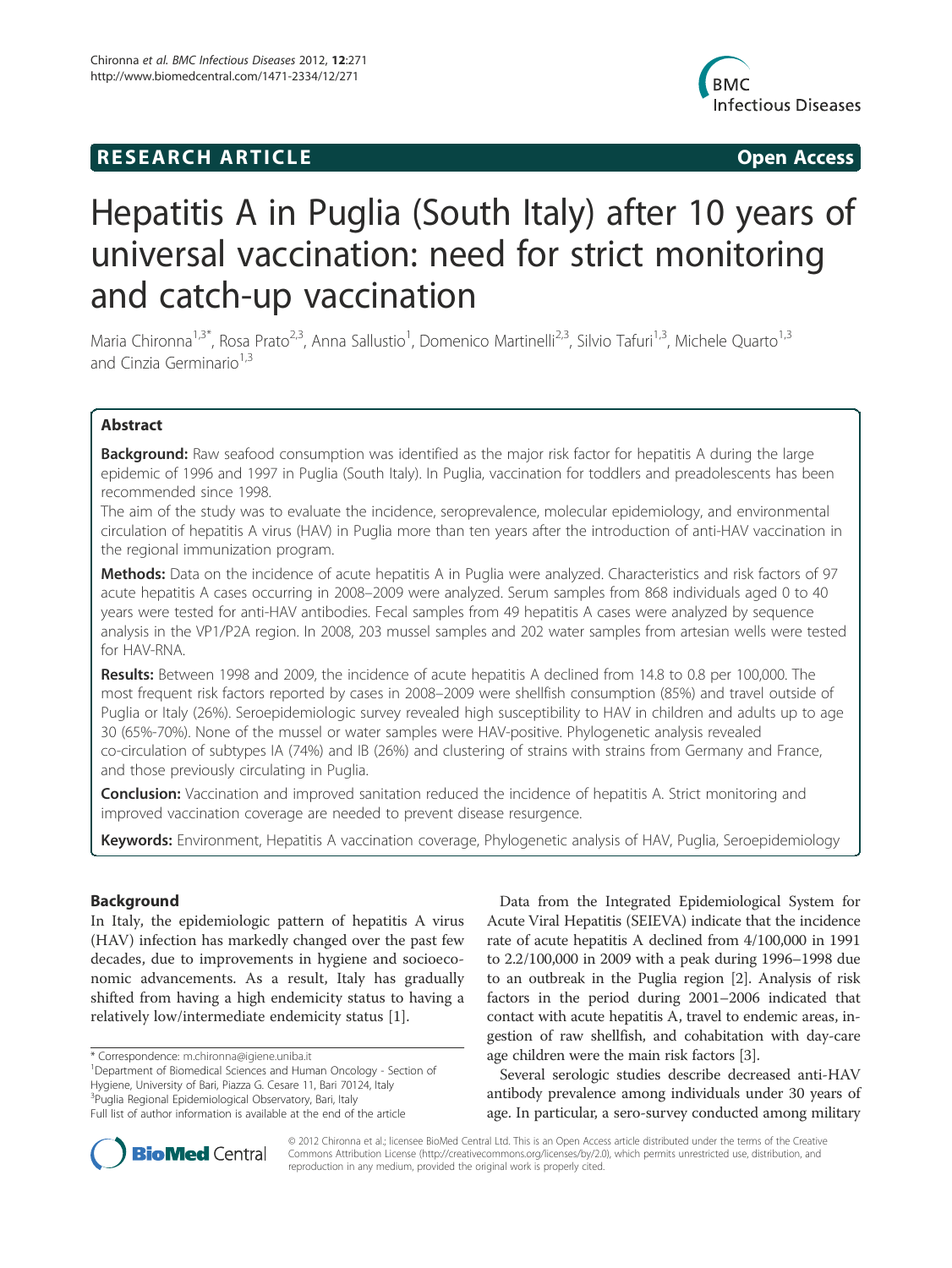recruits in 1981, 1990, and 2003 showed a drop in the anti-HAV prevalence from 66% to 29% and to 5%, respectively [4]. The growing number of susceptible young adults consequently increases the likelihood of symptomatic disease following contact with HAV and a greater risk for a severe disease course and complications.

In the Puglia region, located in southeast Italy with a population of approximately 4 million, hepatitis A was endemic between 1989–1995 with an annual incidence ranging from 5 to 70 per 100 000 inhabitants. Incidence rates were typical of endemic areas with a large circulation of HAV. Epidemics were recorded in 1992 and 1994 (involving 2805 and 1349 persons, respectively), with seasonal peaks in February and July–August for both years. An even greater epidemic was reported in 1996 and 1997, with more than 5000 cases per year and incidence rates peaking to 130 cases per 100,000 inhabitants in 1996 [5]. Environmental, food-borne, and behavioral risk factors caused the endemic state of HAV infection in Puglia. In particular, the consumption of raw shellfish was the most relevant exposure source for HAV infection in the endemic and epidemic periods [5-7].

After the large HAV epidemic in 1998 in Puglia, a vaccination program for toddlers and preadolescents was introduced. This vaccine was offered free to all children from 15 to 18 months of age and to preadolescents 12 years of age. Until 2003, a combined hepatitis A plus B vaccine had been used for vaccination of preadolescents as part of the national hepatitis B immunization program. In 2003, this type of vaccination was stopped for 12-year-old preadolescents [8]; only hepatitis A vaccines containing one antigen are now used. No catch-up vaccination campaign has been planned [9].

The aim of the present study was to evaluate the temporal trends of the incidence of acute hepatitis A, the seroprevalence of HAV infection, the molecular epidemiology, and the environmental circulation of the virus in Puglia, more than 10 years after the widespread epidemic of hepatitis A occurred in the years 1996–1997 and following the introduction of anti-HAV vaccination in the regional immunization program.

## Methods

## Routine epidemiologic data

Acute hepatitis A has been a reportable disease in Italy since 1985. The Integrated Epidemiological System for Acute Viral Hepatitis (SEIEVA) is coordinated by the Italian National Institute of Health and involves a network of local health units [2,10]. In the Puglia region, all local health units are involved in this surveillance system and report acute viral hepatitis to SEIEVA, which defines cases based on clinical and serologic criteria and a two-page standard questionnaire for collecting data on risk factors [3]. Data through 2009 were available. The incidence rates

for the period during 1998–2009 were calculated using the population of the Puglia region during the same time as the denominator.

## Statistical analysis

Data regarding the characteristics and risk factors for acute hepatitis A cases that occurred in 2008 and 2009 were analyzed. The crude odds ratios (OR) and the 95% confidence intervals (CI) for the risk factors were calculated by univariate analysis. Patients with acute hepatitis B and C reported to SEIEVA in the same period were used as controls. Statistical analysis was performed using EpiInfo, version 6.04d.

#### Seroepidemiology

Serum samples from individuals aged 0 to 40 years were collected during 2008. Sera from children up to 15 years of age were obtained using leftover serum from specimens obtained for diagnostic and check-up testing from six regional laboratories (2 located in the Province of Bari, 1 in the Province of Brindisi, 1 in the Province of Foggia, 1 in the Province of Lecce; no laboratory in the Province of Taranto). Serum specimens from subjects older than 15 years of age were randomly selected from the laboratory stock of the Regional Reference Centre for HIV Diagnosis and Prevention of Azienda Ospedaliero-Universitaria Consorziale Policlinico of Bari. Samples from individuals known to be HIV-seropositive were excluded. Samples were collected anonymously, according to the HIV testing policy of the Laboratory. According to the present Italian Data Protection Act, patient initials, sex, year of birth, and date of the sample collection were recorded. Because the study was conducted in accordance with the Data Protection Act, ethical approval was not required for this study. Sera were stored at −20°C until testing.

A total of 868 serum samples were tested for detection of anti-HAV-IgG antibodies. Antibody detection was performed using a commercial test (Architect HAVAb-IgG, Abbott Diagnostics, Rome, Italy) according to the manufacturer's instructions.

Because it was not possible to assess the vaccination status of the subjects or to discriminate vaccine from natural infection antibody response, age-specific rates of susceptibility to HAV infection were calculated, along with the corresponding 95% confidence intervals. Confidence intervals at 95% (95% CI) were calculated using the modified Wald method. The χ2-test was used to compare categorical variables. A p-value of less than 0.05 was considered statistically significant.

## Molecular epidemiology

Fecal samples were anonymously collected from hepatitis A cases that occurred during 2008 and 2009 and reported to SEIEVA and analyzed by sequence analysis at the VP1-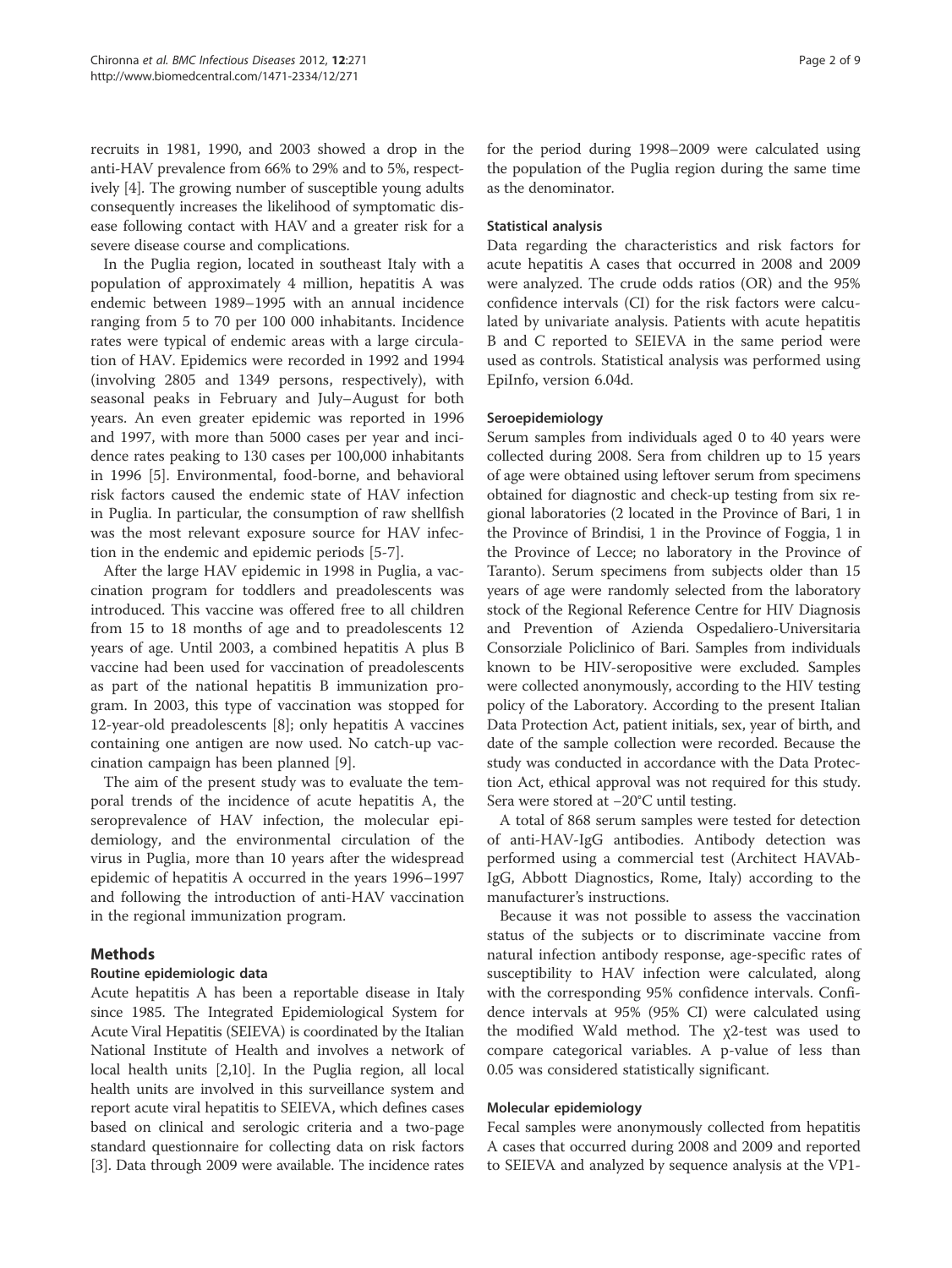P2A junction. Fecal samples were obtained from all hepatitis A cases reported from a regional health unit to the regional surveillance system as acute viral hepatitis. Samples were collected on a voluntary basis and informed consent was obtained from each patient or parent.

RNA was extracted from 200 μl of fecal extract using a commercial kit (High Pure Viral Nucleic Acid, Roche Diagnostics, Milan, Italy). Elution was performed in a volume of 50 μl. The region at the VP1/2A junction of the HAV genome was amplified. HAV-RNA was amplified by reverse-transcription PCR (RT-PCR), followed in the case of negativity by second-round PCR with the previously reported primers and protocols [11]. PCR products were purified using the QIAquick Purification kit (Qiagen).

For positive samples, nucleotide sequence analysis was performed directly on the purified first or second PCR products using primers for amplification and an ABI PRISM BigDye Terminator Cycle Sequencing Kit (Applied BioSystems, Foster City, CA) in an ABI PRISMA 3130 XL DNA Analyzer (Applied BioSystems).

Phylogenetic analysis was performed using MEGA5 Molecular Evolutionary Genetics Analysis software (http://www.megasoftware.net/mega4/). The genetic distance was calculated using the uncorrected distance algorithm within the distances program in MEGA5. Final tree construction was based on the unweighted pair group method with arithmetic mean (UPGMA) algorithms. The nucleotide sequences of HAV isolates from the patients were compared with those of HAV strains retrieved from the DDBJ/EMBL/GenBank database.

#### Environmental and food monitoring Mussels

Extensive case control studies and molecular investigation have confirmed that the consumption of raw seafood is the most relevant exposure source for acquiring HAV infection in the Puglia region [5-7]. In 2008, a total of 203 shellfish samples (Mytilus galloprovincialis) were collected from markets located around the region during an 8-month period (from December to July). Mussels were washed, scrubbed under clean running water, and opened with a sterile knife. The digestive gland (hepatopancreas) was homogenized in a blender for 1 min at maximum speed. Ten grams of homogenate of each sample was then stored at −80°C until testing for the presence of HAV-RNA.

After thawing, homogenate samples were processed and subjected to detection of HAV viral nucleic acid as previously described [7]. We also used nested PCR methods to check for the presence of other enteric viruses (Norovirus, Rotavirus, and Enterovirus).

#### **Water**

Water samples were collected from 202 artesian wells located all over the region in 2008 and tested for HAV.

These artesian wells are continuously monitored for bacterial contamination by the Regional Agency for Environmental Protection because the water may be used in periods of deficiency or in emergency situations.

The water temperature and pH of the samples were determined on site immediately after sample collection. The samples were stored in plastic bottles on ice and delivered to the laboratory within a few hours after collection. All of the samples were assayed for total coliforms according to protocols of the Decreto Legislativo 31/2001 [12].

The occurrence of HAV in water samples was determined using the cation-coated filter method, as previously reported [13,14], followed by nested PCR. In brief, 5 ml of 250 mM  $\text{AlCl}_3$  was passed through an HA filter (0.45μm pore size and 90 mm diameter, Millipore, Milan, Italy) and then 500 ml of the well water sample was passed through the filter. The filter was rinsed with 200 ml of 0.5 mM  $H<sub>2</sub>SO<sub>4</sub>$  (pH 3.0) to remove aluminum ions, followed by elution of viruses with 10 ml of 1.0 mM NaOH (pH 10.8). The filtrate was recovered in a tube containing 50 μl of 100 mM  $H_2SO_4$  (pH 1.0) and 100 μl of 100 Tris-EDTA buffer (pH 8.0) for neutralization, followed by centrifugation using the Centriprep YM-50 (Millipore). The Centriprep YM-50 is a centrifugation unit equipped with an ultrafiltration membrane that can achieve the high concentration efficiency needed for viruses. The filtrate was added to the Centriprep YM-50 and centrifuged according to the manufacturer's protocol. Water samples were processed according to the previous method with modification of the elution volume (500 μl instead of 700 μl). The final concentrated samples were stored at −20°C. Nested PCR methods were used to test for the presence of other enteric viruses (Norovirus, Rotavirus, and Enterovirus).

HAV-RNA was extracted from 200 μl of concentrated samples using a commercial kit (High Pure Viral Nucleic Acid, Roche Diagnostics, Milan, Italy). RNA was eluted in a volume of 50 μl. The nested PCR for HAV-RNA detection was performed using primers in the  $5'$  Nterminal region, as previously described [15].

The detection limit of HAV by nested PCR was determined by seeding 500 ml of well water samples (previously sterilized) with serial 10-fold dilution of an HAV stock solution (1.4  $\times$  10<sup>7</sup> PFU/ml). The observed detection limit was between 8.2  $\times 10^{-4}$  and 8.2  $\times 10^{-2}$  PFU per PCR tube.

## Results

## Routine epidemiologic data

Between 1998 and 2009, the incidence rates of acute hepatitis A in Puglia declined from 14.8 cases/100,000 to 0.8/100,000 (data from SEIEVA; Figure 1). In 2001, the incidence peaked, reaching 8.1 cases/100,000. Since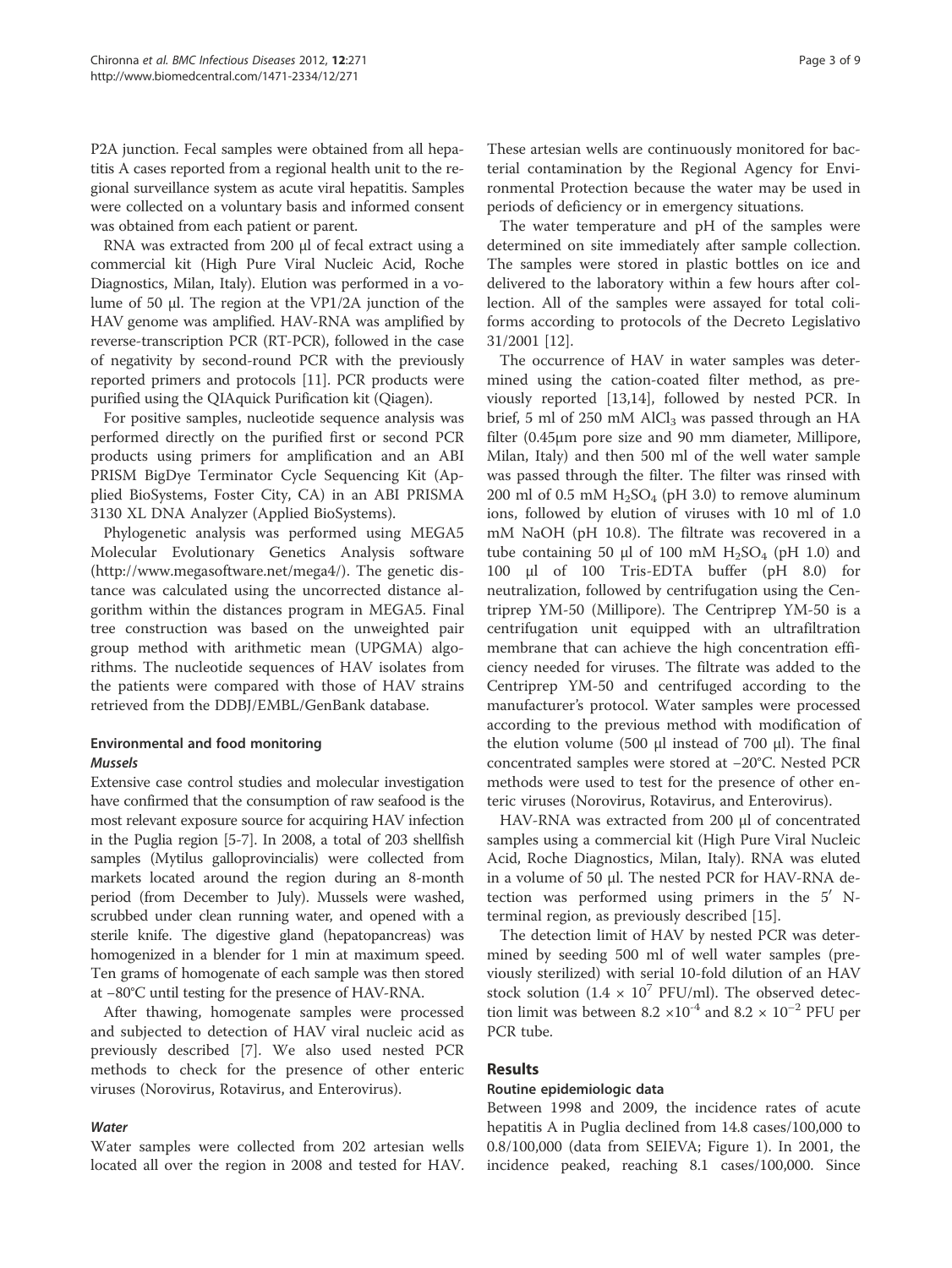

2002, the incidence has gradually declined, with the lowest incidence recorded in 2006 (0.3/100,000). Beginning in 2002, the annual incidence rate of hepatitis A in Puglia has remained steadily lower than that reported for Italy.

A detailed analysis of 97 hepatitis A cases that occurred during the years 2008–2009 is shown in Table 1. Males comprised 67% of the hepatitis A cases and females 33%. The majority of cases were adults aged 25 to 34 years of age (44%), 25% were 35 to 44 years of age, and 24% were 15 to 24 years of age. Hospitalization was reported for 93% of cases. Shellfish consumption followed by travel outside the region or outside Italy were the most frequently reported risk factors (85% and 26% respectively) in the 6 weeks before disease onset (Table 2). Four cases (4.1%) were secondary cases. In 2008, a case of fulminant hepatitis requiring liver transplantation was registered. This 24-year-old male reported consumption of raw shellfish as the only risk factor.

| Table 1 Characteristics of acute hepatitis A cases in |  |
|-------------------------------------------------------|--|
| Puglia, 2008-2009                                     |  |

| <b>Characteristics</b> | No. (%)  |
|------------------------|----------|
| Sex                    |          |
| M                      | 65 (67%) |
| F                      | 32 (33%) |
| Age (years)            |          |
| $0 - 14$               | 3(3%)    |
| $15 - 24$              | 23 (24%) |
| 25-34                  | 43 (44%) |
| 35-44                  | 24 (25%) |
| $\geq 45$              | 4(4%)    |
| Hospitalization        |          |
| Yes                    | 90 (93%) |
| No                     | 7 (7%)   |

#### Seroepidemiology

Of the 868 serum samples tested, 502 (57.8%, CI: 54.55- 61.12) were negative for anti-HAV IgG antibodies (Table 3). The age classes with the majority of susceptible subjects were children 6 to 10 years of age and young adults, 21 to 25 years of age (70.9, CI: 62.10-79.65 and 70.0%, CI: 61.02-78.98, respectively). A very high prevalence of susceptibility (69.9%) was also detected in children 0 to 5 years of age and in adults 26 to 30 years of age (69.4%). The lowest prevalence of susceptibility was observed in those 16 to 20 years of age (22.1%, CI: 14.47-29.78). The prevalence of susceptibility decreased beginning at age 31 to 35 years, and was 46.5% (CI: 37.90-55.12) in subjects aged 36 to 40 years.

## Molecular epidemiology

A total of 97 acute hepatitis cases were reported to SEIEVA in Puglia in 2008–2009. Fecal samples were obtained from 49 of these cases (29 in 2008 and 23 in 2009; Figure 2). The number of cases peaked between

| Table 2 Frequencies and odds ratio of risk factors by   |
|---------------------------------------------------------|
| acute hepatitis A cases and controls (hepatitis B and C |
| cases occurred in 2008-2009)                            |

| <b>Risk factors</b>             | <b>Hepatitis A</b> | <b>Controls</b><br>(hepatitis B<br>and $C$ ) | ΟR   | 95% CI        |
|---------------------------------|--------------------|----------------------------------------------|------|---------------|
| Contact with a jaundice<br>case | $1(1\%)$           | $0(0\%)$                                     |      |               |
| Shellfish consumption           | 83 (85%)           | 4 (23%)                                      | 19.2 | 4.8-83.2      |
| Raw shellfish consumption       | 78 (80%)           | 3(18.0)                                      | 19.1 | 4.4-94.3      |
| Travel                          | 25 (26%)           | 2(12%)                                       | 2.6  | $0.5 - 17.7$  |
| Household of day-care<br>child  | 12 (12%)           | 3(18%)                                       | 0.66 | $0.1 - 3.3$   |
| Intravenous drug use            | $1(1\%)$           | $0(0\%)$                                     |      |               |
| Well-water drinking             | 3(3%)              | 1(6%)                                        | 0.51 | $0.0 - 13.58$ |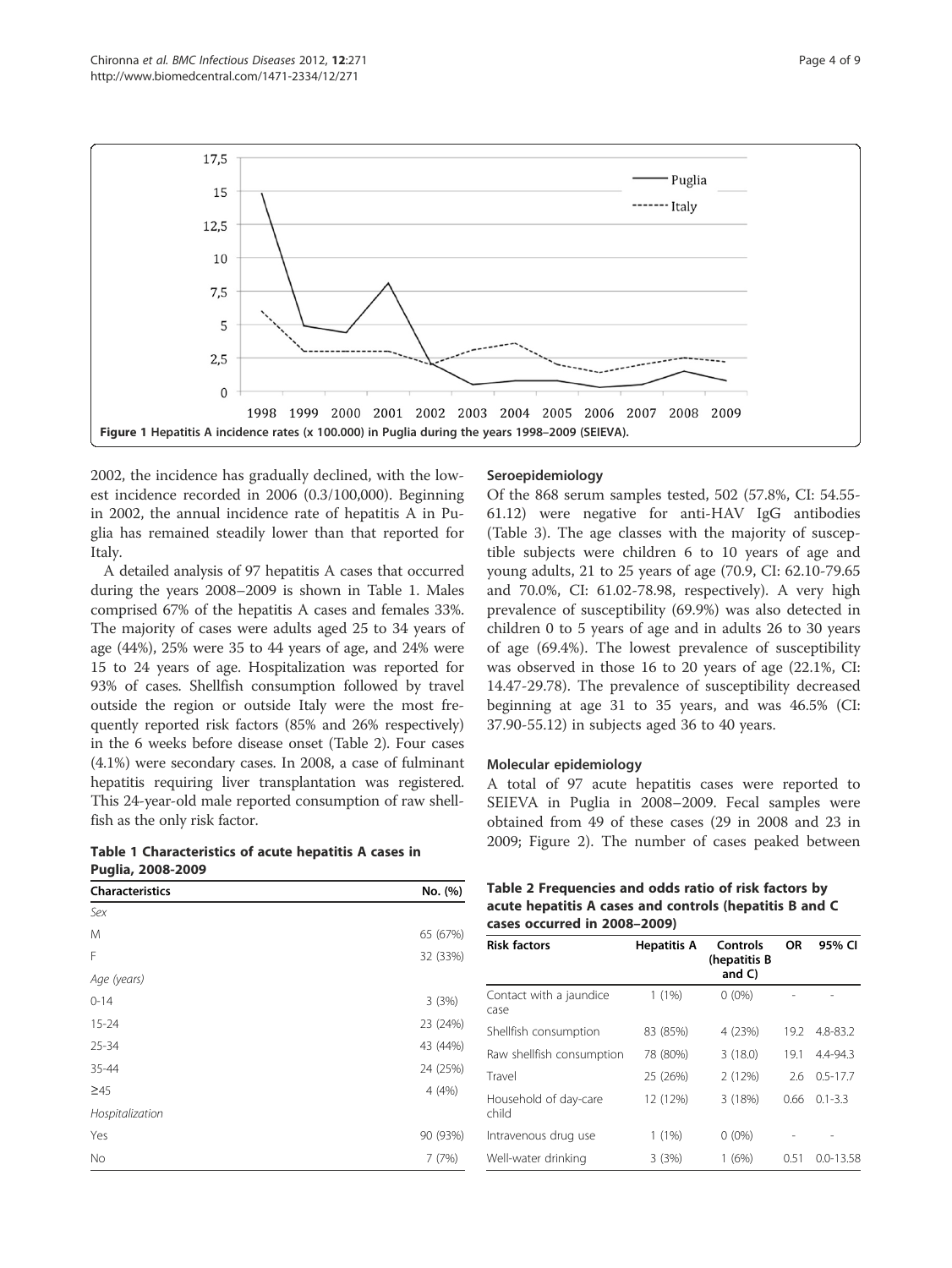Table 3 Prevalence of susceptibility to HAV infection by age class

| Age class<br>(years) | Years of<br>birth | No.<br><b>Tested</b> | Susceptibility<br>(%) | 95% CI      |
|----------------------|-------------------|----------------------|-----------------------|-------------|
| $\leq 5$             | 2008-2003         | 103                  | 72 (69.9)             | 61.04-78.76 |
| $6 - 10$             | 2002-1998         | 103                  | 73 (70.9)             | 62.10-79.65 |
| $11 - 15$            | 1997-1993         | 86                   | 56 (65.1)             | 55.04-75.19 |
| $16-20$              | 1992-1988         | 113                  | 25(22.1)              | 14.47-29.78 |
| $21 - 25$            | 1987-1983         | 100                  | 70 (70.0)             | 61.02-78.98 |
| 26-30                | 1982-1978         | 108                  | 75 (69.4)             | 60.76-78.13 |
| $31 - 35$            | 1977-1973         | 126                  | 71 (56.3)             | 47.69-65.01 |
| $36-40$              | 1972-1968         | 129                  | 60 (46.5)             | 37.90-55.12 |
| Total                |                   | 868                  | 502 (57.8)            | 54.55-61.12 |

January and April 2008, whereas the number of cases peaked in April in 2009 (12 cases). The Regional Epidemiologic Observatory received no official notice of HAV outbreaks during 2008–2009. HAV-RNA was detected in 35 samples (24 in 2008 and 11 in 2009). The nucleotide sequences of the VP1/2A region of these 35 patients were used for the phylogenetic analysis (Figure 3). The majority of strains isolated in 2008 (87.5%) were genotype IA whereas the majority of strains (54.5%) isolated in 2009 were classified as genotype IB. The majority (74%; 26/35) of nucleotide sequences were closely related to representative HAV genotype IA strains and classified as genotype IA (21 strains of 2008 and 5 strains of 2009), and the remaining 26% (9/35) were classified as genotype IB (3 strains of 2008 and 6 strains of 2009). Strains belonging to subtype IA isolated in 2008 formed three main clusters. Seven identical strains of the first cluster showed 100% identity with the strain HAV-DE-2007/2008/08-428 isolated in Germany in the year 2007. A second distinct cluster of identical strains showed a higher similarity rate (99.3%) with a strain (IT-SCH-00) isolated in Puglia in the year 2000. A third main group of 7 identical strains showed higher similarity (96.8%) with the strain HAV-DE-2007/08-234 and clustered with another "Puglian" strain isolated in 2001 (IT-SIB-01). All IA strains isolated in 2009 were 100% identical and showed 99.4% similarity with a strain isolated in France during an outbreak among homosexual men (FR2008-HA133-15). No linkage emerged among the cases of this cluster. The HAV strain from fulminant hepatitis cases (POR24/3/08BAT) was genotype IB and showed 100% identity with the other two strains characterized in 2009 and also related to HAV IB variant (IT-MAR-02) strains previously reported in Puglia during an outbreak associated with a foodhandler [16]. The other IB strains clustered with different strains previously characterized in Germany during 2007/2008.

#### Environmental and food control Mussels

HAV-RNA was not detected in any of the mussel samples. Five samples (2.5%) were positive for Norovirus, 4 samples (2.0%) were positive for Rotavirus, and no samples were positive for Enterovirus.

## **Water**

None of the water samples obtained from artesian wells were positive for HAV-RNA. Four samples (2.0%) were

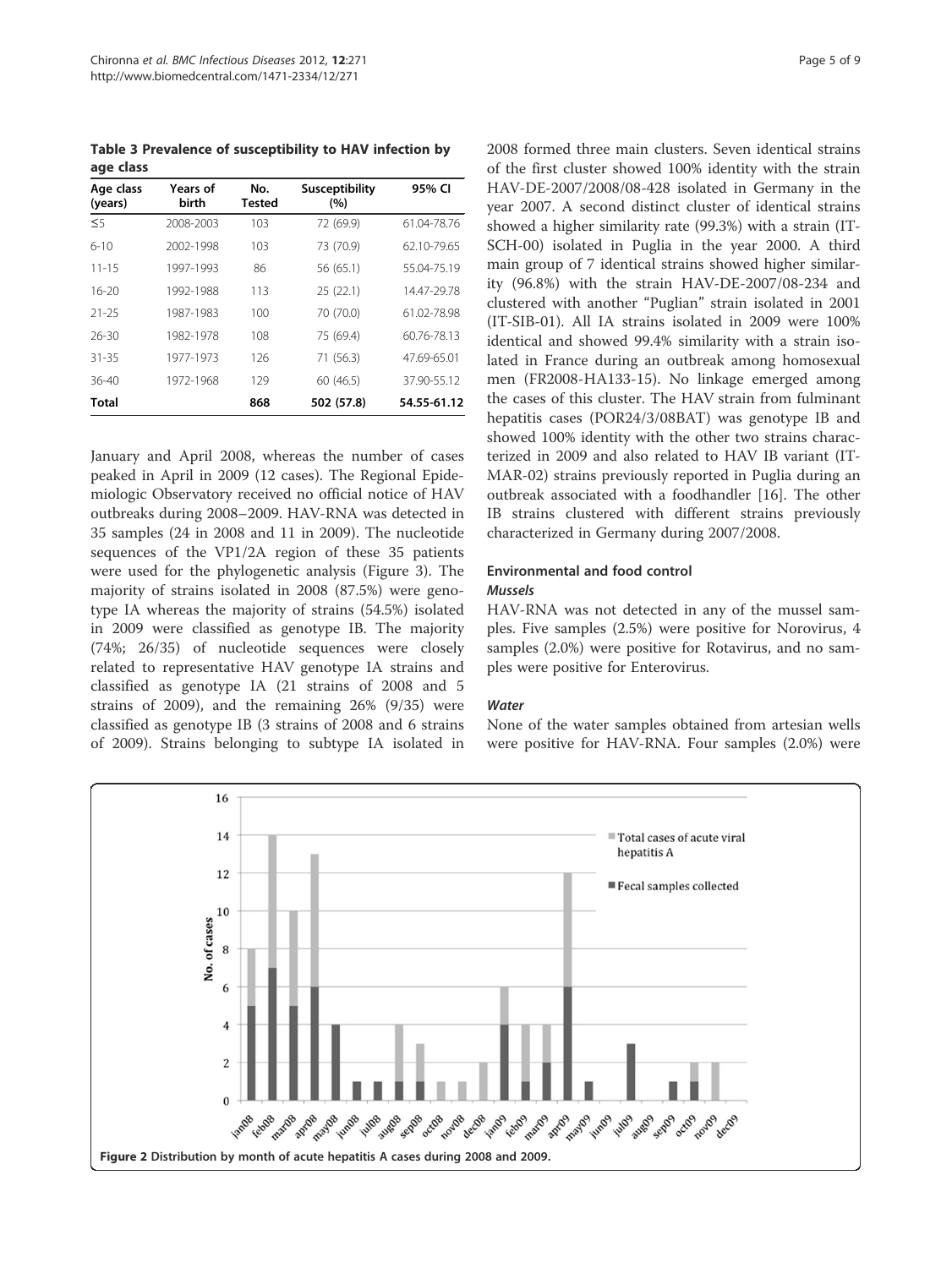Chironna et al. BMC Infectious Diseases 2012, 12:271 **Page 6 of 9** and the United States 1, 1992 **Page 6 of 9** and the United States 1, 1993 http://www.biomedcentral.com/1471-2334/12/271



isolates from this study and other HAV strains. Gray dots indicate strains of 2008 and black squares indicate strains of 2009. Also the date of clinical onset and the province of provenience [BA (Bari), BR (Brindisi), LE (Lecce), TA (Taranto, BAT (Barletta-Andia-Trani), FG (Foggia)] are indicated. Reference strain sequences for different HAV genotypes were analyzed together with sequences of strains previously characterized in Puglia. Bootstrap probabilities (>70%) are shown at the branches.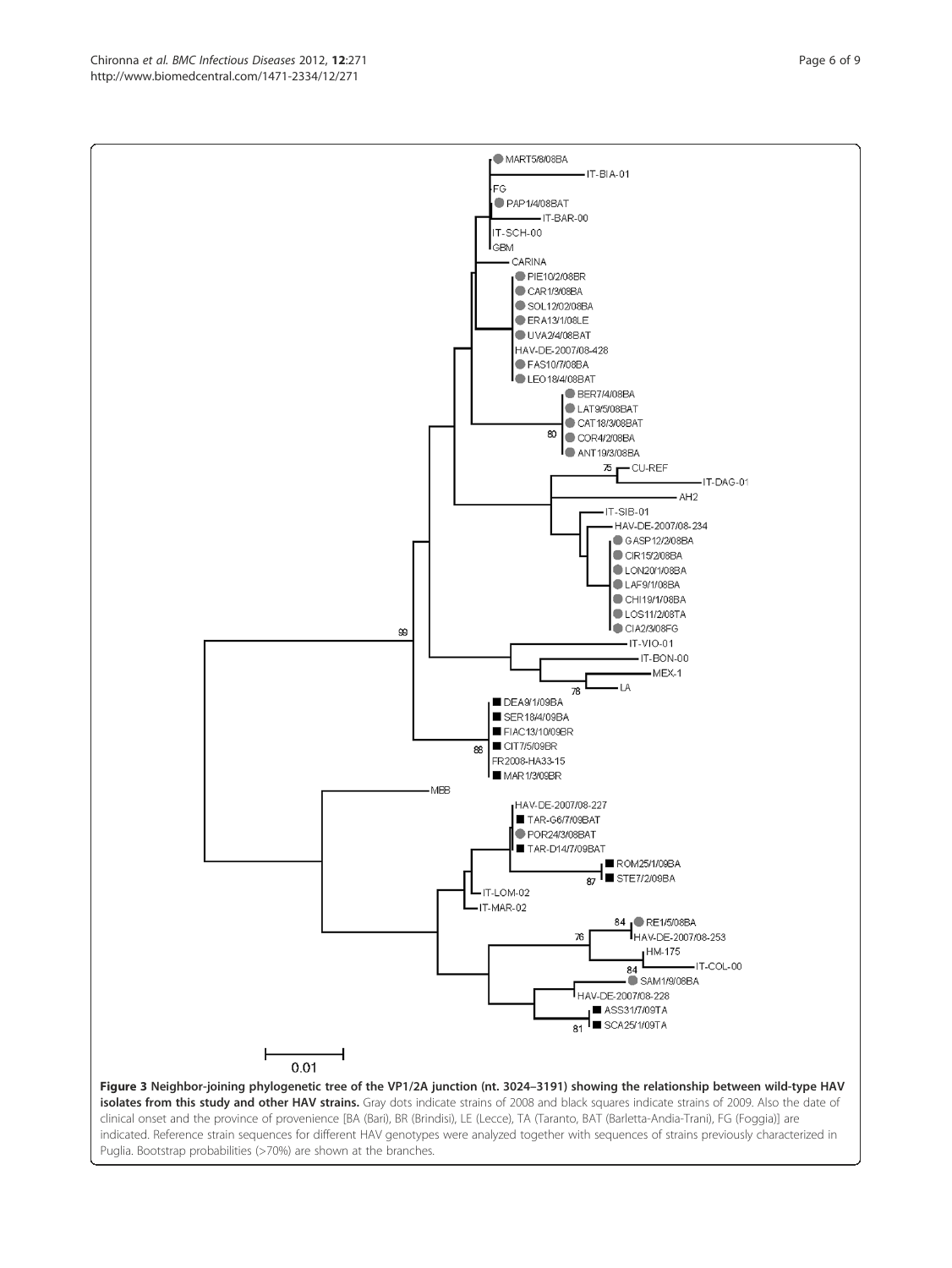positive for Norovirus, 1 sample (0.5%) for Rotavirus, and no samples were positive for Enterovirus.

#### **Discussion**

Hepatitis A has been a serious public health problem in Puglia. The disease has had detrimental effects on the local economy, which is based on tourism and trade of food products, in terms of image and perception of health risk.

Following the large epidemic of 1996–1997, the incidence of hepatitis A in Puglia has steadily declined since 2002. It is conceivable that soon after the large epidemic of 1996–1997 the incidence decreased due to the natural immunization of the population. The incidence rates have remained lower than those in the rest of Italy, reaching a minimum value in 2006. In 2008, however, the number of registered cases began to increase, but in 2009 the incidence rate again declined to 0.8 cases/ 100,000.

One crucial point for hepatitis A control in Puglia is to determine if the actual policy of universal vaccination of toddlers and adolescents in the region is an effective measure for long-term control of the disease and if the epidemiologic features of HAV infection and the environmental controls are reflected by a real improvement of the situation.

The vaccination coverage levels for hepatitis A in Puglia in 2008 estimated in the national EPI-survey Indagine COnoscitiva di copertura vaccinale NAzionale nei bambini e negli adolescenti (ICONA) was 65% in children 12 to 24 months of age and 68% in adolescents 12 years of age [17]. Routine coverage level data from local health unit vaccination registries are in agreement with the previous figures [18]. The prevalence of susceptibility we found in the present study, however, seem to be very high in all age groups, including those that should have been vaccinated according to the schedule used in the region, and conflicts with the previous estimates. In children and adolescent under 15 years of age, 65% to 70% of subjects do not have detectable anti-HAV antibodies. In addition, older age groups show very high rates of susceptibility to hepatitis A infection, especially adults between 21 to 30 years of age. The age group with the lowest rate of negatives to anti-HAV antibodies comprises those 16 to 20 years of age. The explanation for this observation is the presence of subjects vaccinated with the combined hepatitis A plus B until 2003 as part of the national hepatitis B immunization program. When the hepatitis B vaccination program for adolescents ended, only hepatitis A vaccines containing one antigen were used for immunization and the coverage levels have likely dropped, as shown by the seroprevalence data in younger subjects. This is probably due to the low risk perceived for hepatitis A which is generally considered a

mild disease. A coverage rate of less than 20% among children 15 to 18 months of age was previously reported [9], whereas the coverage estimates for the same age groups in 2008 seem overestimated based on the present seroepidemiologic data. It should be noted that serum samples from subjects over 15-year-old tested for HAV IgG were collected at Regional Reference Center for HIV testing. Although this center is the only one in the region that offers a "counselling service" and many subjects come to this center from all around the region, it might be possible that the individuals tested are not representative of the whole population of Puglia. It is conceivable, that the low incidence rate of hepatitis A reported in Puglia is due only partially to the vaccination campaign. The fact that no outbreaks have been reported to date in the region might be attributed to both a persisting "honeymoon" effect and to further improvements in standards of living and hygiene. A recent study indicated that low vaccination coverage levels and improvements in hygienic conditions could be sufficient to control hepatitis A in Puglia [19]. If the vaccination coverage levels do not improve in the future, however, and the rate of susceptibility remain high, then a possible resurgence of HAV cannot be excluded. The trigger could be contaminated food, particularly, raw seafood.

In Puglia the main source of infection is represented by the consumption of contaminated raw mussels [5,6]. HAV contamination of mussels occurs both in the marine environment and in fish market stands where contaminated seawater is often used to wash shellfish, and previous surveillance of shellfish commercialized in the region in the years 1999–2000 revealed the presence of HAV-RNA both in non-depurated and depurated mussels [7]. There is currently no evidence, however, of the presence of HAV in samples collected in 2008. More strict controls on the provenience of such foods and the definitive prohibition of the local custom to store the shellfish in seawater obtained from the urban coast where sewage contamination is likely, may have contributed to the improvement of sanitary conditions for raw seafood. Also, water samples resulted negative for the presence of HAV confirmed a drastic reduction of the circulating virus in the environment, despite the fact that not all urban centers have effective sewage treatment plants [18]. Shellfish consumption, however, remains the main risk factor, as confirmed by the analysis of the risk factors for hepatitis A cases in the years considered in the present study. Continuous monitoring of both shellfish commercialized in the region and risk factors of cases is advisable for the future.

Analysis of the sequences of HAV strains isolated in 2008–2009 showed a co-circulation of IA and IB genotypes. Different clusters were observed both in IA and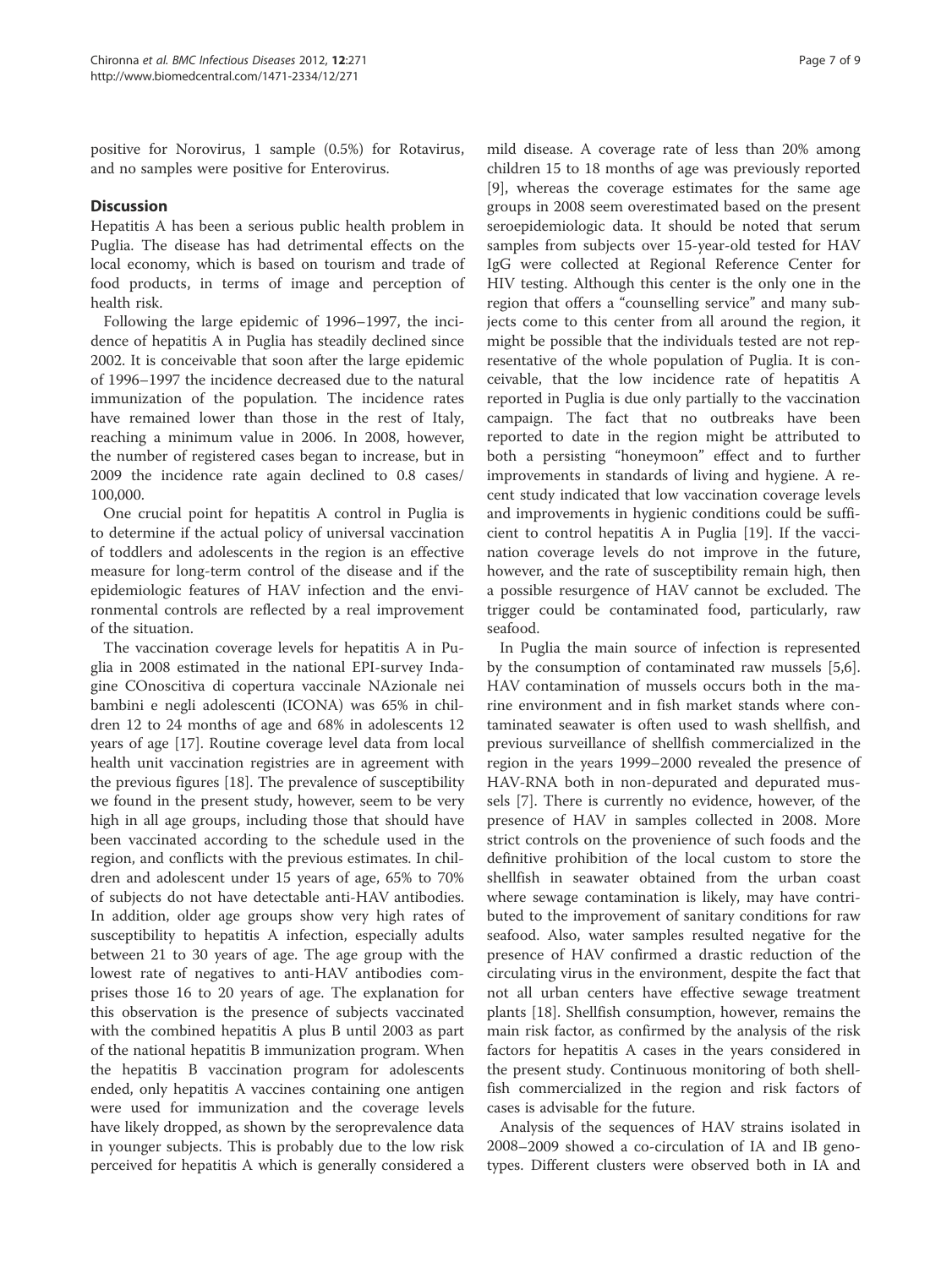IB subtypes. The presence of strains identical (from 2008 cases) to a strain previously isolated in Germany in 2007 suggests a probable importation of such HAV strain in Italy. Other IA strains characterized from cases in 2008 were very similar to "Puglian" strains isolated in 2000–2001 and may represent autochthonous strains that have continued to circulate in recent years. IA strains isolated in 2009, in contrast, formed a distinct cluster and seem to have been imported in Puglia. They were highly similar to a strain isolated in France in 2008 during an outbreak in homosexual men, but also very closely related to strains isolated during an outbreak of hepatitis A occurring in Tuscany (Italy) in January-August 2008 [20]. Although there is no evidence for an epidemiologic link between time and localization, this finding suggests successive infections caused by one HAV strain. A probable importation of such strain from Tuscany may be hypothesized. However, the risk of transmission through homosexual activity has not been investigated. Strains belonging to IB subtypes circulating in Puglia in 2008–2009 have high similarity rates with strains isolated in Germany in 2007/2008 and are closely related to an IB variant, IT-LOM-02, previously characterized in the region [16]. The fact that the same nucleotide sequences were detected among patients for two consecutive years also suggests that the same strain was transmitted secondarily.

The incidence of hepatitis A in Puglia has dramatically decreased in the last decade, particularly in very recent years. The current situation is likely due to a combination of different factors such as vaccination and reduced circulation of the virus in the environment due to improved sanitation. The habit of raw seafood consumption and the lack of intervention at urban centers for effective sewage treatment plants persist. Therefore, the still inadequate vaccine coverage levels registered and the high prevalence of susceptibility, as evidenced by the seroepidemiologic survey of the present study, suggest that health authorities should perform strict monitoring because a resurgence of the disease cannot be excluded. A catch-up program to improve vaccination coverage that is targeted especially towards children and young adults is advisable. Continuous health education might also be useful in this context for the effective control of hepatitis A in Puglia.

## Conclusions

The incidence of hepatitis A in Puglia has dramatically decreased in very recent years. The high prevalence of susceptibility suggests that health authorities should perform strict monitoring and a catch-up vaccination program of young adults and children because a resurgence of the disease cannot be excluded.

#### Competing interests

The authors declare that they have no competing interest.

#### Authors' contributions

MC and RP participated in the conception of the study, analysis and interpretation of data and drafting the manuscript. AS performed phylogenetic analysis and participated in the interpretation of data. DM, ST and MQ carried out analysis of data and seroepidemiologic study and made a substantial contribution in the acquisition of the data of the study. CG participated in the conception of the study as well as participating in its design and coordination. All authors have read and approved the final manuscript.

#### Acknowledgements

This study was partially supported by the Regional Epidemiologic Observatory. We are greatly indebted to Domenico Gatti and Vita Nuzzolese for their invaluable help with laboratory testing of the serum samples for hepatitis A antibodies, and thank Dr. Antonio Falco for his assistance in collecting patient data. Special thanks to Prof. Salvatore Barbuti for critical review of the manuscript.

#### Author details

<sup>1</sup>Department of Biomedical Sciences and Human Oncology - Section of Hygiene, University of Bari, Piazza G. Cesare 11, Bari 70124, Italy. <sup>2</sup>Department of Medical and Occupational Science - Section of Hygiene, University of Foggia, Foggia 71100, Italy. <sup>3</sup>Puglia Regional Epidemiological Observatory, Bari, Italy.

Received: 14 February 2012 Accepted: 18 October 2012 Published: 25 October 2012

#### References

- 1. Romanò L, Paladini S, Tagliacarne C, Zappa A, Zanetti AR: The changing face of the epidemiology of Type A, B, and D virtual hepatitis in Italy, following the implementation of vaccination. Vaccine 2009, 27:3439–3442.
- 2. Integrated Epidemiological System for Acute Viral Hepatitis (SEIEVA). http:// www.iss.it/seieva/index.php?lang=2 (last accessed 20/02/2012).
- 3. Tosti ME, Spada E, Romanò L, Zanetti A: Mele A on behalf of the SEIEVA collaborating group: Acute hepatitis A in Italy: incidence, risk factors and preventive measures. J Viral Hepatitis 2008, 15:26-32.
- 4. D'Amelio R, Mele A, Mariano A, Romanò L, Biselli R, Lista F, Zanetti A, Stroffolini T: Hepatitis A, Italy. Emerg Infect Dis 2005, 11:1155-1156.
- 5. Lopalco PL, Malfait P, Menniti-Ippolito F, Prato R, Germinario C, Chironna M, Quarto M, Salmaso S: Determinants of acquiring hepatitis A virus disease in a large Italian region in endemic and epidemic period. J Viral Hepatitis 2005, 12:315–321.
- 6. Quarto M, Chironna M: Hepatitis A: Sources in food and risk for health. In Reviews in food and nutrition toxicity. Edited by Preedy VR, Watson RR. Boca Raton (Florida, USA): CRC Press; 2005:91–123. Vol. 2.
- 7. Chironna M, Germinario C, De Medici D, Fiore A, Di Pasquale S, Quarto M, Barbuti S: Detection of hepatitis A virus in mussels from different sources marketed in Puglia region (South Italy). Int J Food Microbiol 2002, 75:11–18.
- 8. Zanetti AR, Mariano A, Romanò L, D'Amelio R, Chironna M, Coppola RC, Cuccia M, Mangione R, Marrone F, Negrone FS, Parlato A, Zamparo E, Zotti C, Stroffolini T, Mele A: Study Group: Long-term immunogenicity of hepatitis B vaccination and policy for booster: an Italian multicentre study. Lancet 2005, 366:1379–1384.
- 9. Lopalco PL, Prato R, Chironna M, Germinario C, Quarto M: Control of hepatitis A by universal vaccination of adolescents, Puglia, Italy. Emerg Infect Dis 2008, 14:526–528.
- 10. Mele A, Rosmini F, Zampieri A, Gill ON: Integrated epidemiological system for acute viral hepatitis in Italy (SEIEVA): description and preliminary results. Eur J Epidemiol 1986, 2:300–304.
- 11. Chironna M, Grottola A, Lanave C, Barbuti S, Villa E, Quarto M: Genetic analysis of HAV strains recovered from patients with acute hepatitis from southern Italy. J Med Virol 2003, 70:343-349.
- 12. Anonymous, Decreto Legislativo n.31 del 2: Attuazione della direttiva CE relativa alla qualità dell'acqua destinata al consumo umano, Gazzetta Ufficiale. 2001. n. 52 del 03-03-2001.